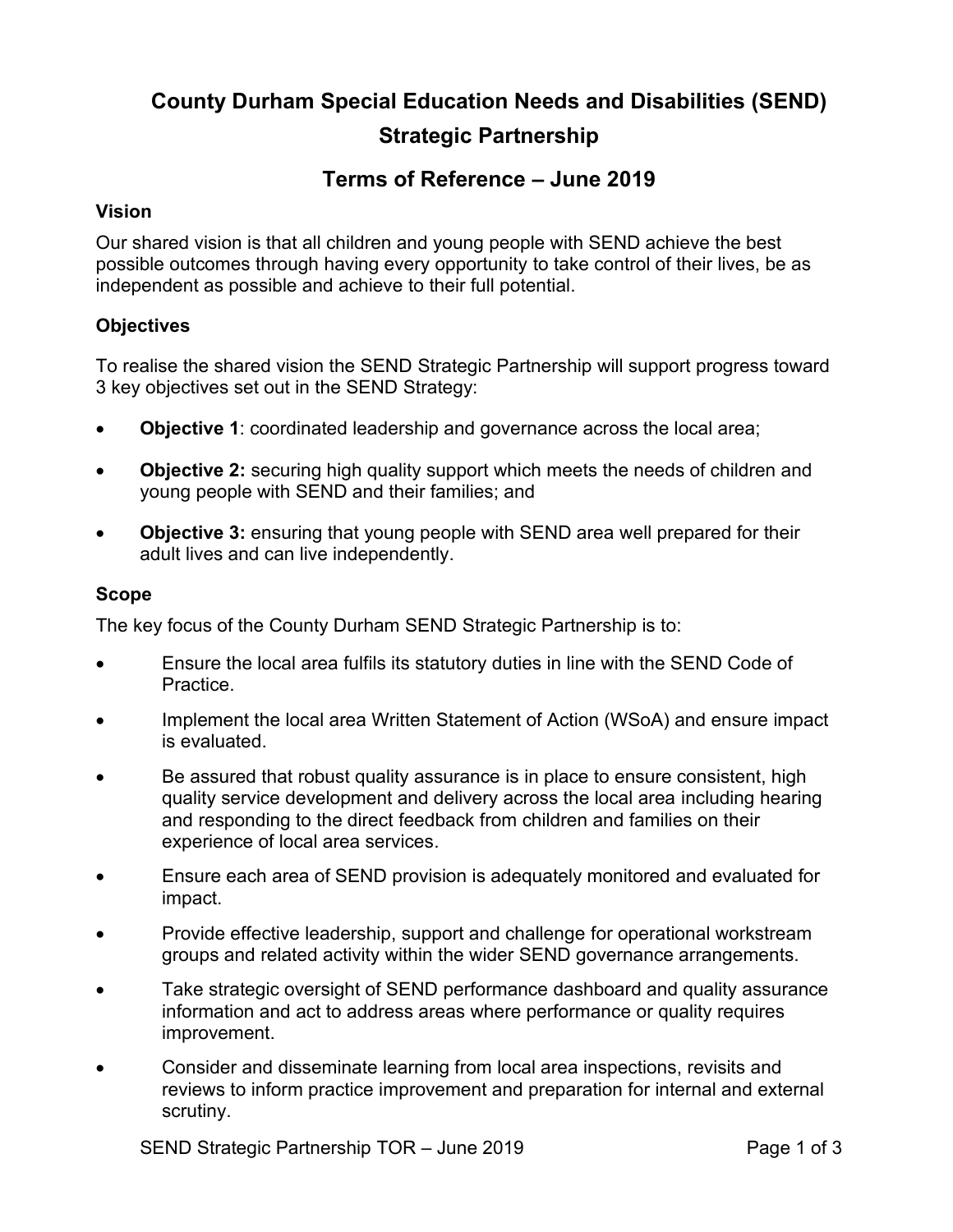#### **Group membership**

- Head of Early Help, Inclusion and Vulnerable Children, DCC
- Head of Education and Skills, DCC
- Head of Strategy, Transformation and Partnerships, DCC
- Head of Adult Services, DCC
- Head of Commissioning, DCC
- Strategic Manager for SEND and inclusion, DCC
- Quality Improvement Manager, EHIVC, DCC
- CYPS Operational Support Manager, DCC
- Commissioning Delivery Manager, CCG
- Head of Commissioning and Strategy, CCG
- 2 x parent/carer representatives via MCT
- 3 x schools' representatives elected by Chair of Durham Association of Primary Heads (DAPH), Chair of Durham Association of Secondary Heads (DASH) and Chair of Durham Association of Special Schools.
- Further education representative
- Strategic Manager, Families first South, Children's Social Care
- Principal Educational Psychologist, EHIVC, DCC
- Performance Lead Officer, DCC
- Children's Centre Improvement, Equalities and Inclusion, DCC
- Dawn Barron, Strategy Officer, DCC

#### **Meeting frequency**

Meetings will be held bi-monthly. We seek to avoid school holidays and meet at a time suitable for MCT representatives.

#### **Administration**

Provided by DCC via Quality improvement Manager / CYPS Operational Support Manager.

The Partnership will be chaired by Head of Early Help, Inclusion and Vulnerable Children.

#### **Agendas and minutes**

Where feasible, the agenda and all supporting papers will be sent to members of the group 7 days prior to the meeting.

Should a member of the group wish to place an item on the agenda, any supporting papers should be made available, so they can be circulated to all members before the meeting.

A note of the meeting, covering key actions and issues, will be circulated electronically to all members following approval of the Chair, normally no later than five working days after the meeting has taken place.

#### **Quorum**

SEND Strategic Partnership TOR – June 2019 **Page 2 of 3**